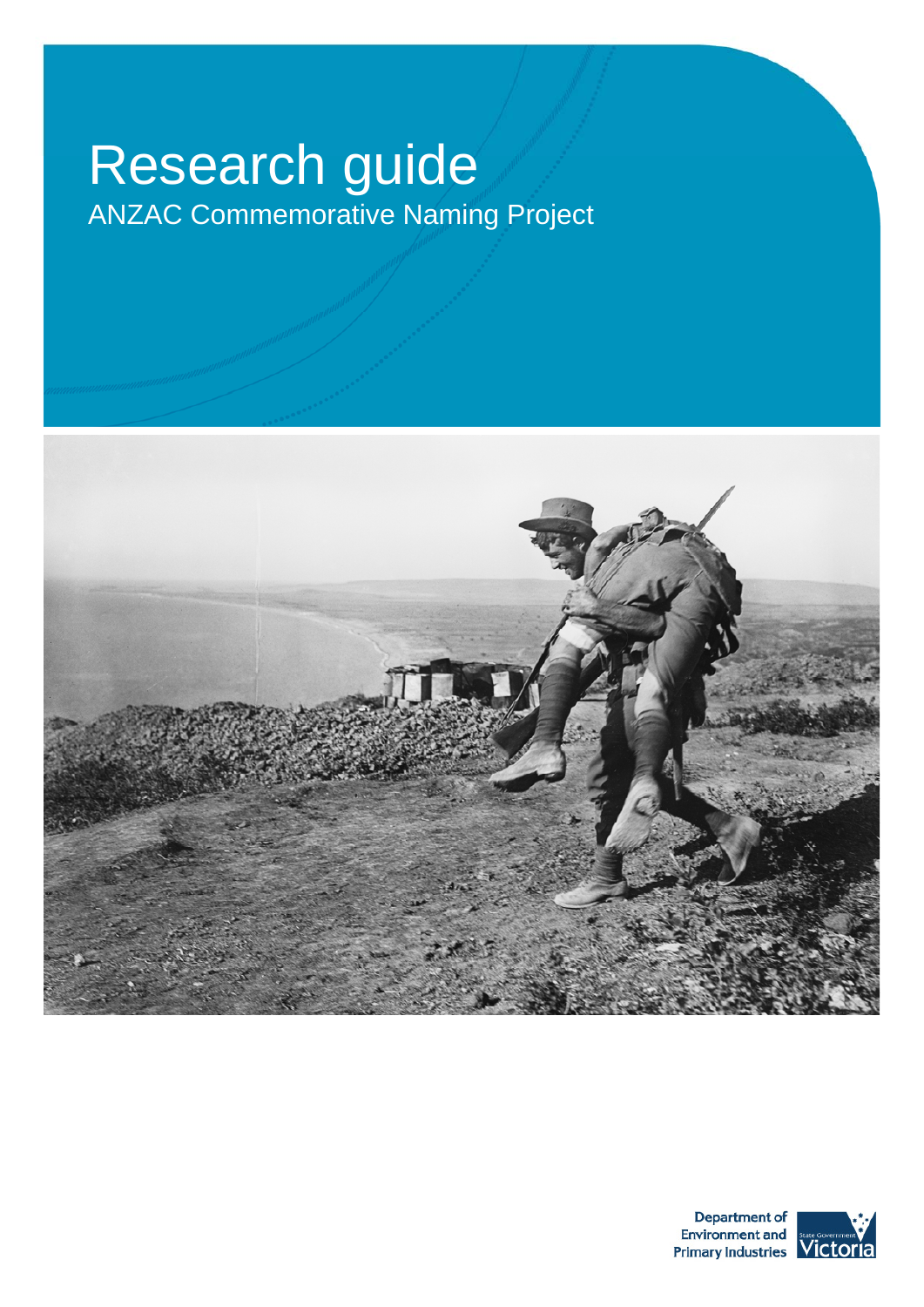Published by the Victorian Government Department of Environment and Primary Industries Melbourne, May 2013

© The State of Victoria Department of Environment and Primary Industries 2013

This publication is copyright. No part may be reproduced by any process except in accordance with the provisions of the Copyright Act 1968.

Authorised by the Victorian Government, 570 Bourke Street, Melbourne.

For more information contact the DSE Customer Service Centre 136 186

#### **Disclaimer**

This publication may be of assistance to you but the State of Victoria and its employees do not guarantee that the publication is without flaw of any kind or is wholly appropriate for your particular purposes and therefore disclaims all liability for any error, loss or other consequence which may arise from you relying on any information in this publication.

#### **Accessibility**

If you would like to receive this publication in an accessible format, such as large print or audio, please telephone 136 186, or email customer.service@dse.vic.gov.au

Deaf, hearing impaired or speech impaired? Call us via the National Relay Service on 133 677 or visit www.relayservice.com.au

This document is also available in PDF format on the internet at www.dse.vic.gov.au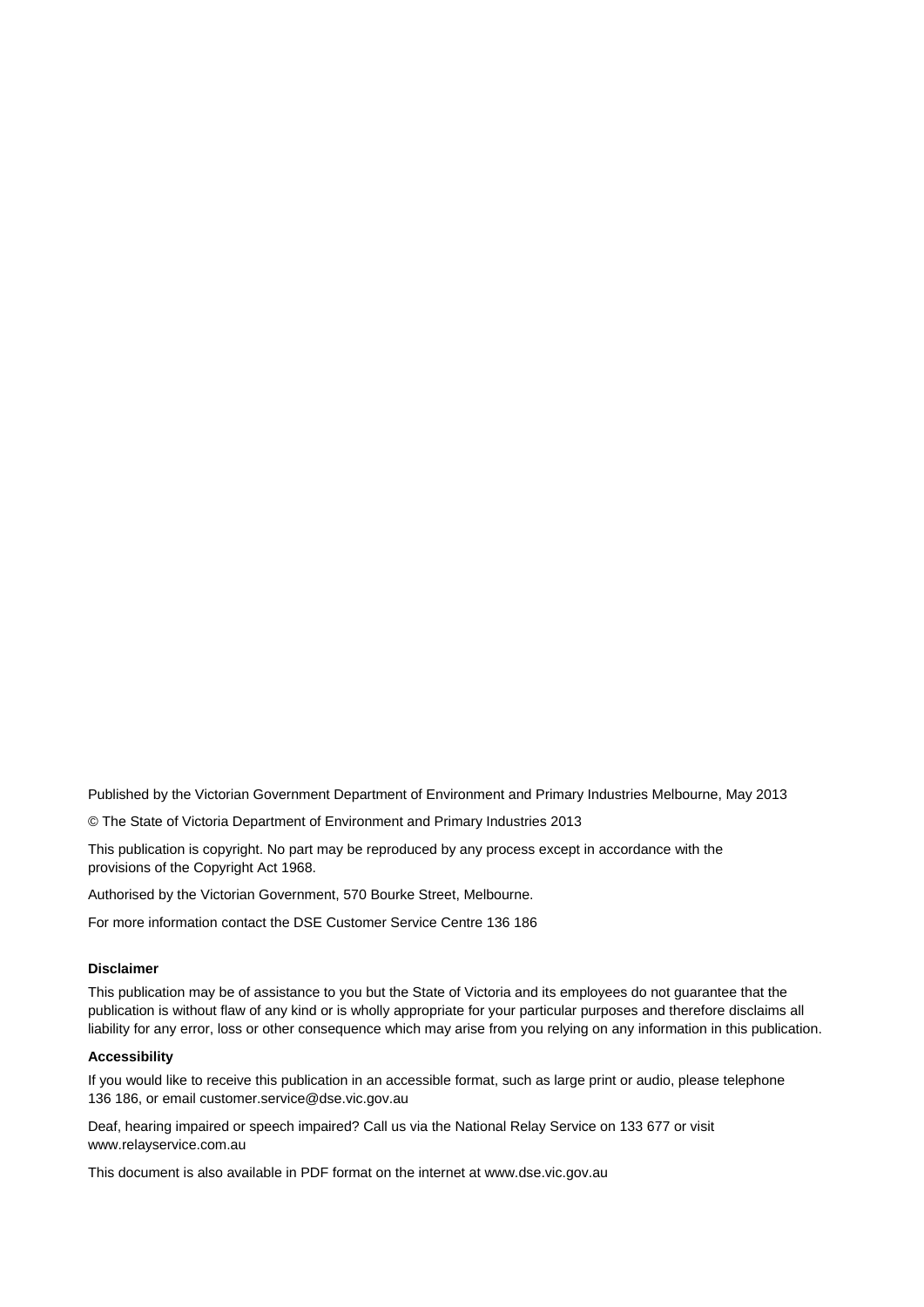# **Contents**

| <b>Starting your research</b>                                                                                                                                                                                                                                                                                                                                                                                                            | 2                                                                                        |
|------------------------------------------------------------------------------------------------------------------------------------------------------------------------------------------------------------------------------------------------------------------------------------------------------------------------------------------------------------------------------------------------------------------------------------------|------------------------------------------------------------------------------------------|
| <b>Australian War Memorial</b>                                                                                                                                                                                                                                                                                                                                                                                                           | 2                                                                                        |
| First World War Embarkation Roll<br>First World War Nominal Roll<br>Roll of Honour<br>Commemorative Roll<br>Remembrance Book<br>First World War Red Cross Wounded and Missing Files<br>AMF Prisoners of War and Missing in the Far East and South West Pacific Islands<br>The AIF Project, Australian Anzacs in the Great War 1914-1918                                                                                                  | 2<br>$\overline{c}$<br>$\overline{c}$<br>$\overline{c}$<br>$\overline{c}$<br>3<br>3<br>3 |
| <b>Department of Veterans Affairs</b>                                                                                                                                                                                                                                                                                                                                                                                                    | 3                                                                                        |
| Second World War (WWII) records<br>Korean War records<br>Vietnam War records<br>Searches of Second World War, Korean and Vietnam records<br>Gulf War records                                                                                                                                                                                                                                                                             | 3<br>3<br>3<br>4<br>4                                                                    |
| <b>Commonwealth War Graves Commission</b>                                                                                                                                                                                                                                                                                                                                                                                                | 4                                                                                        |
| The Office of Australian War Graves                                                                                                                                                                                                                                                                                                                                                                                                      | 4                                                                                        |
| <b>National Archives Of Australia (NAA)</b>                                                                                                                                                                                                                                                                                                                                                                                              | 4                                                                                        |
| <b>Mapping our ANZACs</b>                                                                                                                                                                                                                                                                                                                                                                                                                | 5                                                                                        |
| <b>Public Record Office Victoria (PROV)</b>                                                                                                                                                                                                                                                                                                                                                                                              | 5                                                                                        |
| Records pertaining to individual Victorians<br>Records pertaining to Crown land<br>Municipal records<br>Records pertaining to infrastructure<br>Records not held by PROV                                                                                                                                                                                                                                                                 | 5<br>5<br>6<br>6<br>6                                                                    |
| <b>Department of Planning and Community Development</b>                                                                                                                                                                                                                                                                                                                                                                                  | 6                                                                                        |
| <b>State Library of Victoria</b>                                                                                                                                                                                                                                                                                                                                                                                                         | 7                                                                                        |
| Overview of Australian war history and biographical material<br>Australian history material<br>Guide to world war diaries and personal papers<br>Local history and biography<br>Newspapers<br>Historic Australian newspapers, 1803-1954<br><b>Pictures Collection</b><br>Australian Manuscripts Collection<br>Maps<br>Government publications<br>Other services and information<br>Find and request items<br>Search Eresources from home | 7<br>7<br>8<br>8<br>8<br>8<br>8<br>8<br>8<br>9<br>9<br>9<br>9                            |
| The Shrine of Remembrance Melbourne                                                                                                                                                                                                                                                                                                                                                                                                      | 9                                                                                        |
| Researching Australians in the Great War                                                                                                                                                                                                                                                                                                                                                                                                 | 9                                                                                        |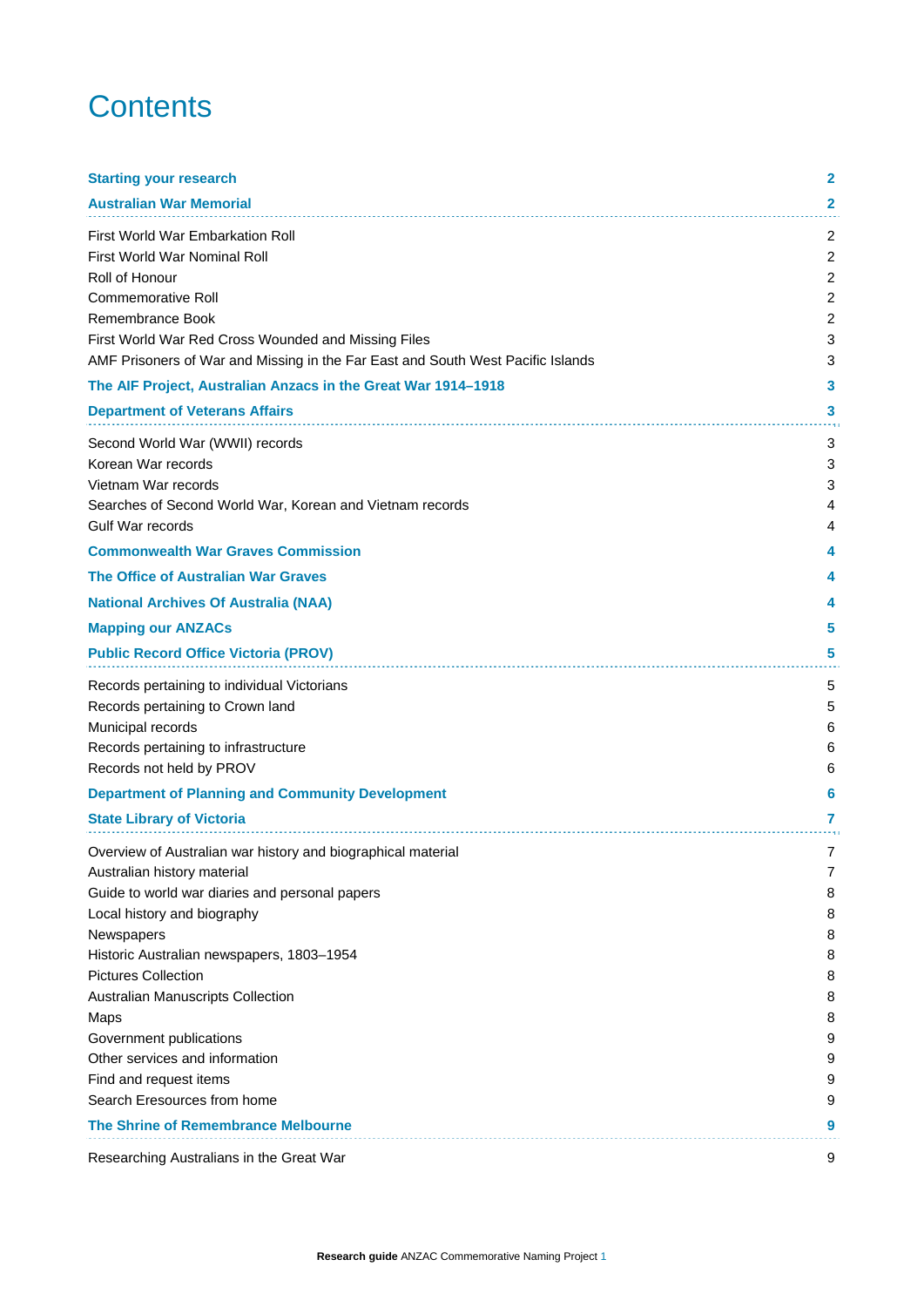# Starting your research

The best places to begin your research of a Victorian's service history in your locality is:

- the local RSL
- a local historical society
- the Australian National Library's digitised newspaper record, TROVE.

Alternatively there are a number of research avenues, many online, which will also be useful sources of information.

# Australian War Memorial

The general website at www.awm.gov.au will provides access to an array of categorised information.

### **First World War Embarkation Roll**

This shows the names of 330,000 members of the First Australian Imperial Force (1st AIF), Australian Naval and Military Expeditionary Force, the Australian Flying Corps and the Royal Australian Navy Bridging Train as they embarked for overseas. This list does not include those who enlisted but did not serve overseas.

The list shows name/service number and unit in which a person initially served. By clicking on the name a screen appears that shows further personal information.

Also available on this site is a link to the digitised list. This is a photocopy of the original record and shows additional information such as name/rank/age/trade or calling/marital status/ address at time of enlistment/name of next of kin (NOK)/religion/date of joining/pay rate.

### **First World War Nominal Roll**

This shows names/service numbers/units/dates of leaving Australia/date of return to Australia (or date killed in action (KIA)). This list was used to assist in the repatriation of those returned from overseas service. It is photocopies of the original typed records.

### **Roll of Honour**

This records the names of all Australians killed in action in all active service operations, not just the First World War. Clicking on the name will give you the date of death, burial details and sometimes a photograph of the soldier or burial place. It contains all the names shown on the commemorative panels at the Australian War Memorial in Canberra.

It also allows you to search by unit name. For instance, if a particular unit (for example, 24th Battalion) was formed in your locality, you will be able to find all the names registered in that unit.

#### **Commemorative Roll**

This shows the names of those who died during or as a result of wars in which Australia was involved, but were not serving in the Australian Armed Services and were therefore ineligible for inclusion in the Roll of Honour. This roll includes those serving in allied forces, the Merchant Navy, philanthropic organisations attached to the armed services and war correspondents or photographers.

### **Remembrance Book**

This shows the names of Australian Defence Force members designated as non-warlike service and its equivalent who died during operations after 30 June 1947, including hazardous service, peacekeeping service or humanitarian peacetime service.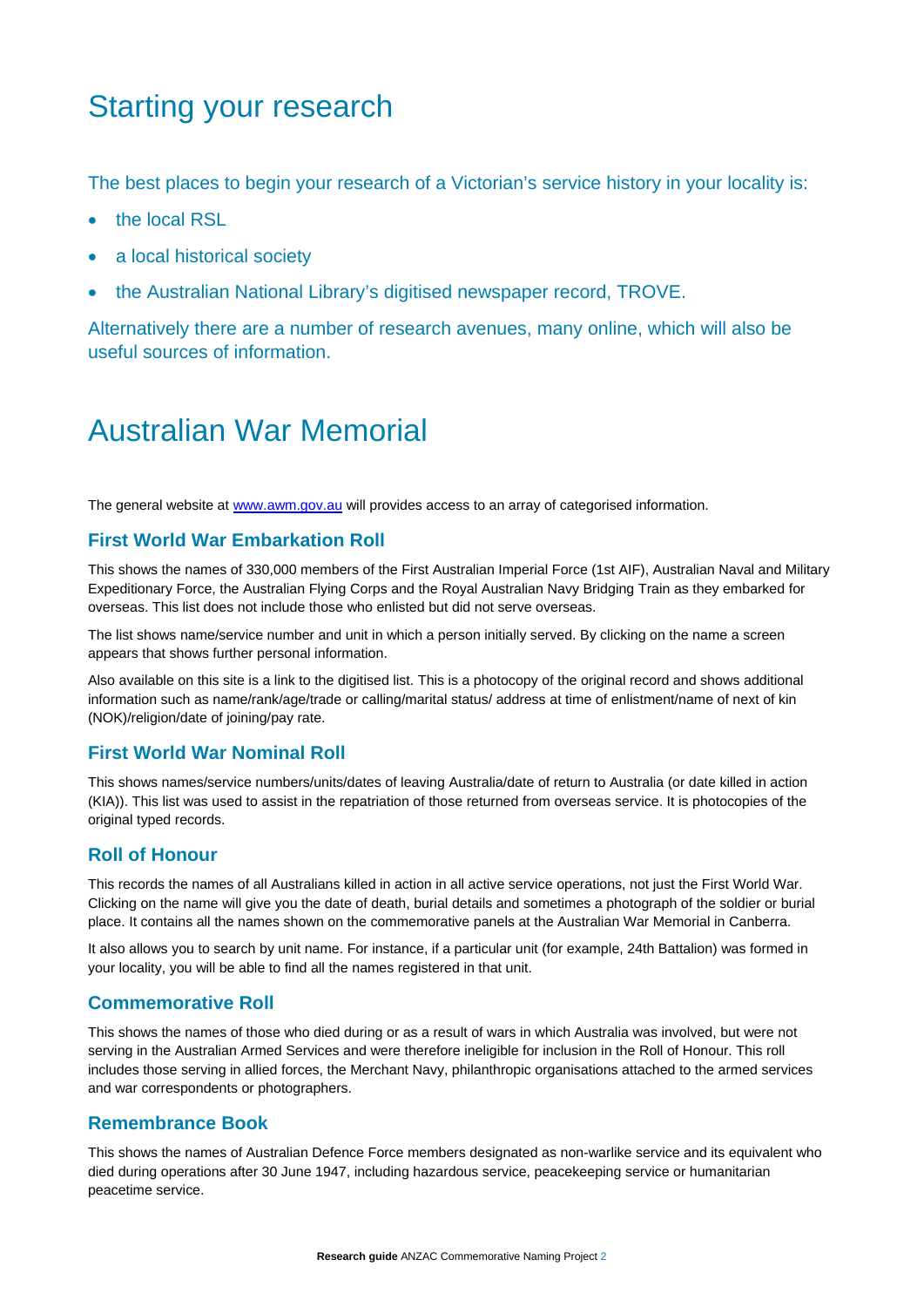# **First World War Red Cross Wounded and Missing Files**

These files contain about 32,000 records of people reported wounded or missing in the First World War (WWI). There is also a digitised list, which includes photocopies of the original records and some very moving hand-written reports.

# **AMF Prisoners of War and Missing in the Far East and South West Pacific Islands**

These records show the names of approximately 23,000 members of the Australian Defence Forces who were prisoners of war or reported missing from operations in the Far East or South West Pacific Islands as at 30 June 1944.

# The AIF Project, Australian Anzacs in the Great War 1914–1918

The AIF Project website at www.aif.adfa.edu.au details the service of men and women who fought in the First World War. It is useful for researching surnames, specifically by state. It also collates much of the information found in military dossiers in the National Archives of Australia.

# Department of Veterans Affairs

### **Second World War (WWII) records**

The website for Second World War records is at www.ww2roll.gov.au.

The website holds details of more than 1 million service men and women who served in the Australian Defence Force and the Merchant Navy in the Second World War between 3 September 1939 and 2 September 1945.

Note: all people who served are listed – the inclusion of a name does not indicate that they had operational service. It does not include those in Allied Forces, the Land Army, Red Cross or other philanthropic organisations.

### **Korean War records**

The website for Korean War records is at www.koreanroll.gov.au.

The roll shows details of approximately 17,000 people who served in the Australian Defence Forces in Korea or in waters adjacent to Korea between 27 June 1950 and 19 April 1956.

**Note:** eligible veterans have the option of having their names removed from the roll.

#### **Vietnam War records**

The website for Vietnam War records is at www.vietnamroll.gov.au.

The roll shows details of approximately 61,000 people who served in the Australian Defence Forces between 23 May 1962 and 29 April 1975. This list includes both those who received the Vietnam Medal (active service) and those who received the Vietnam Logistics and Support Medal (VLSM) for operational service. It also includes the names of civilians who received the VLSM such as Qantas crew flying to and from Vietnam, merchant seaman on chartered ships to Vietnam, war correspondents, civilian medical and surgical teams and entertainers.

**Note:** eligible veterans have the option of having their names removed from the roll.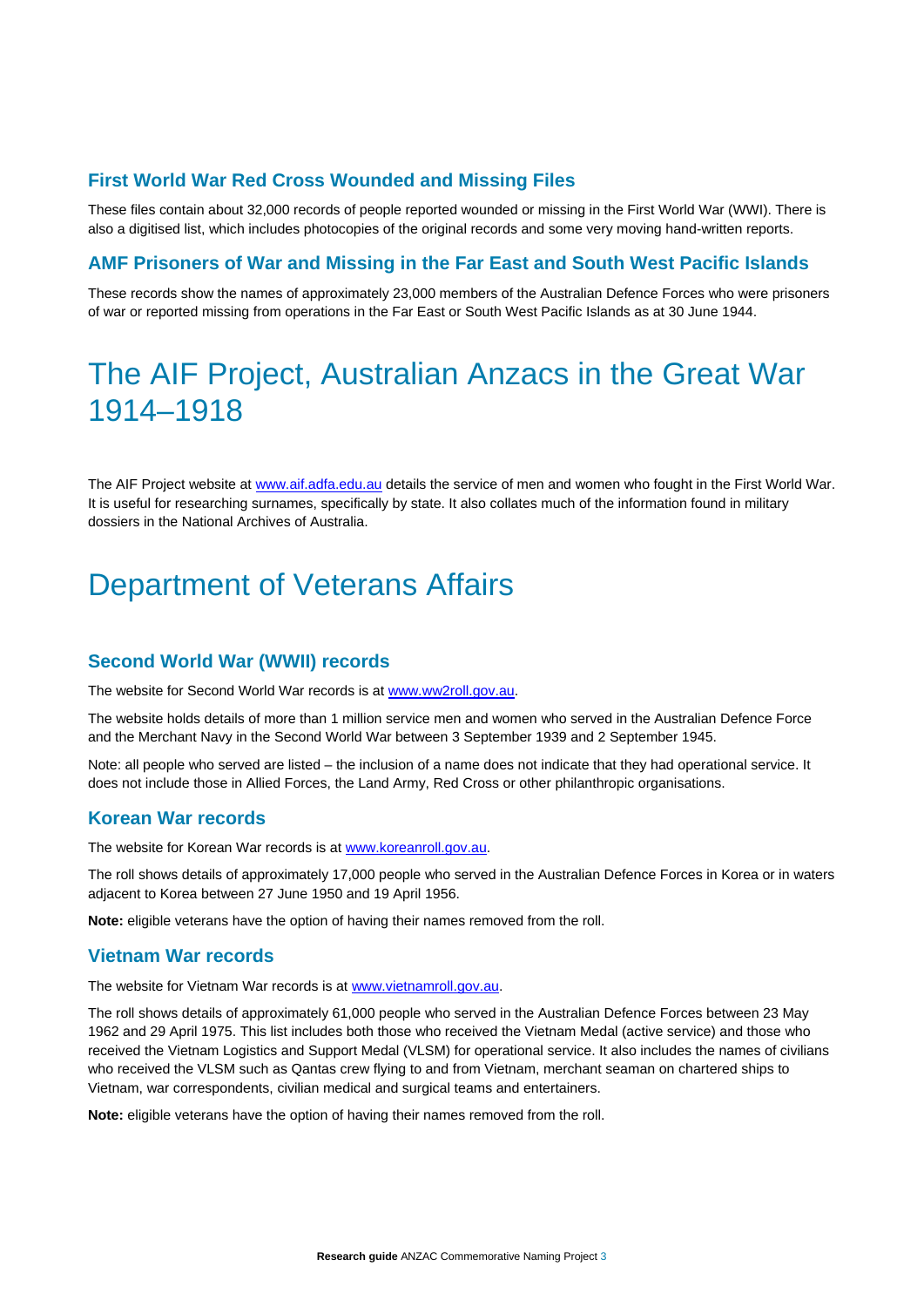# **Searches of Second World War, Korean and Vietnam records**

The Second World War Nominal Roll will allow you to search by place of birth, place of enlistment and residential locality at the time of enlistment. The Korean and Vietnam Nominal Rolls allow a search by first name, surname or regiment number.

## **Gulf War records**

A preliminary roll is maintained by the Department of Veterans Affairs at www.dva.gov.au.

It is currently not as detailed as other nominal rolls. It includes all Australian Defence Force personnel involved in the hostilities and associated operations in the Persian Gulf from August 1990 to September 1991.

# Commonwealth War Graves Commission

#### The website is at www.cwgc.org.

The Commonwealth War Graves Commission (CWGC) was founded in 1917 and holds records of the 1.7 million Commonwealth Armed Forces personnel who died on active service in both the First and Second World Wars and are buried or commemorated overseas. They maintain 2,500 cemeteries and plots in 150 countries.

# The Office of Australian War Graves

The website is at www.dva.gov.au/commems\_oawg/Pages/index.aspx.

The office is the Australian arm of the CWGC and is located within the Department of Veterans Affairs. It is responsible for the maintenance and development of all war cemeteries in Australia, PNG, Solomon Islands and Norfolk Island.

# National Archives Of Australia (NAA)

The website is at www.naa.gov.au – follow the links through to defence.

The NAA holds most of the personal files/records of individual service men and women. There are a number of restrictions, however, such as the inability to release records less than 30 years old (this is known as the closed period and will change to 20 years on a sliding scale over the next 10 years); some costs involved; and considerable time delays in receiving information. Access to the details contained in personal records should generally not be required unless a detailed information board is to be produced, such as with the naming of a park or other major feature.

NAA also holds the repatriation (DVA) files for First World War service men and women. Requests can be lodged with any of the state offices, which can be found on Fact Sheet 1. Alternatively, email ref@naa.gov.au or toll free call to 1300 886 881, Monday to Friday.

NAA has offices in all states and territories in Australia and Fact Sheet 1 outlines the opening hours and locations.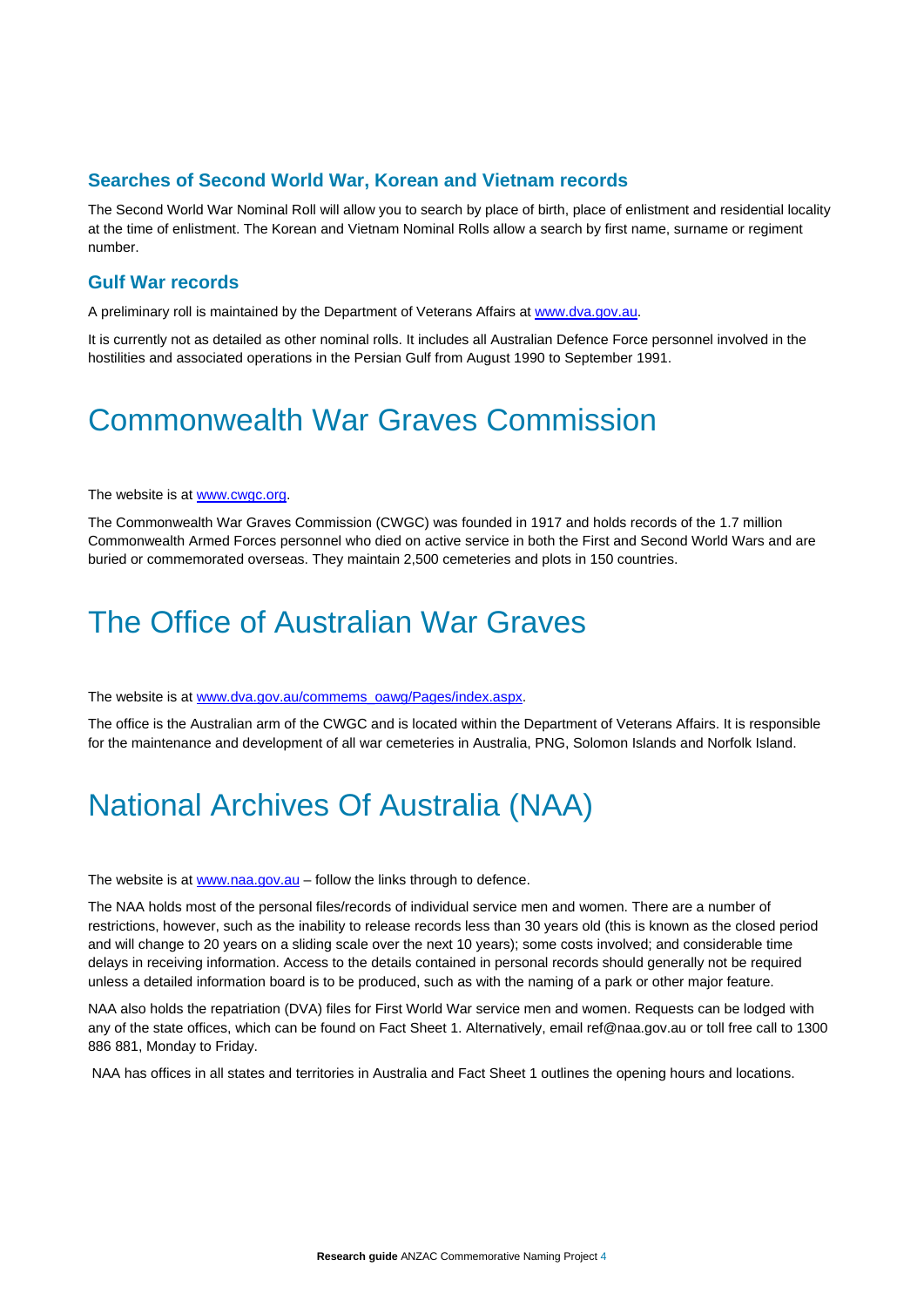# Mapping our ANZACs

The website is at http://mappingouranzacs.naa.gov.au.

The search options allow research by surname or locality/suburb. Each name brought up in the result is directly linked to the NAA dossier relating to that service man or woman. This site is only for WWI.

# Public Record Office Victoria (PROV)

#### The PROV website is at http://prov.vic.gov.au/.

PROV is the archival authority for the State Government of Victoria. It holds public records defined under the *Public Records Act 1973*. Public records are essentially those created or received by departments, statutory authorities and other offices of the State Government of Victoria, municipalities and the Victorian court system. The collection dates from the establishment of government administration in Victoria in 1836. Most of the collection is stored at the Victorian Archives Centre (VAC) in North Melbourne. Records created in the Central Highlands region are stored at the Ballarat Archives Centre (BAC).

If you are unfamiliar with the collection or how to find resources using its online catalogue, proceed to 'Access the Collection' and then 'Starting My Research at PROV'.

 All original records are to be viewed in the VAC or BAC Reading Rooms and must be ordered through the PROV online catalogue. Some records in the collection have been digitised and can be viewed on the website, as described in PROVguide 23.

PROV has also produced a range of PROVguides, which act as a starting point to the more frequently used records. All of these guides are available on the website. To find these, go to Access the Collection and then onto Research Guides and then search the PROVguides by subject or number.

For the purposes of this project, records of relevance held by PROV can broadly as follows:

# **Records pertaining to individual Victorians**

The collection includes a substantial number of records that document individuals' dealings with a range of Victorian Government organisations and processes. Please note that records of a personal and private nature may be inaccessible.

Some of the most popular records in this category include:

- Immigration, including shipping arrivals (PROVguides 52 and 53)
- Wills and probate/administration files (PROVguide 70)
- Inquests (PROVguide 71)
- Divorce records (PROVguide 61)
- Education within the State system (PROVguide 56)
- Wardship (PROVguide 60)
- Mental Health records (PROVguide 59).

### **Records pertaining to Crown land**

These records are useful in establishing pioneer settlers (i.e. land selectors) within country Victoria and include:

- digitised parish and township plans (PROVguide 30)
- land selection files including soldier settlement files (PROVguide 55).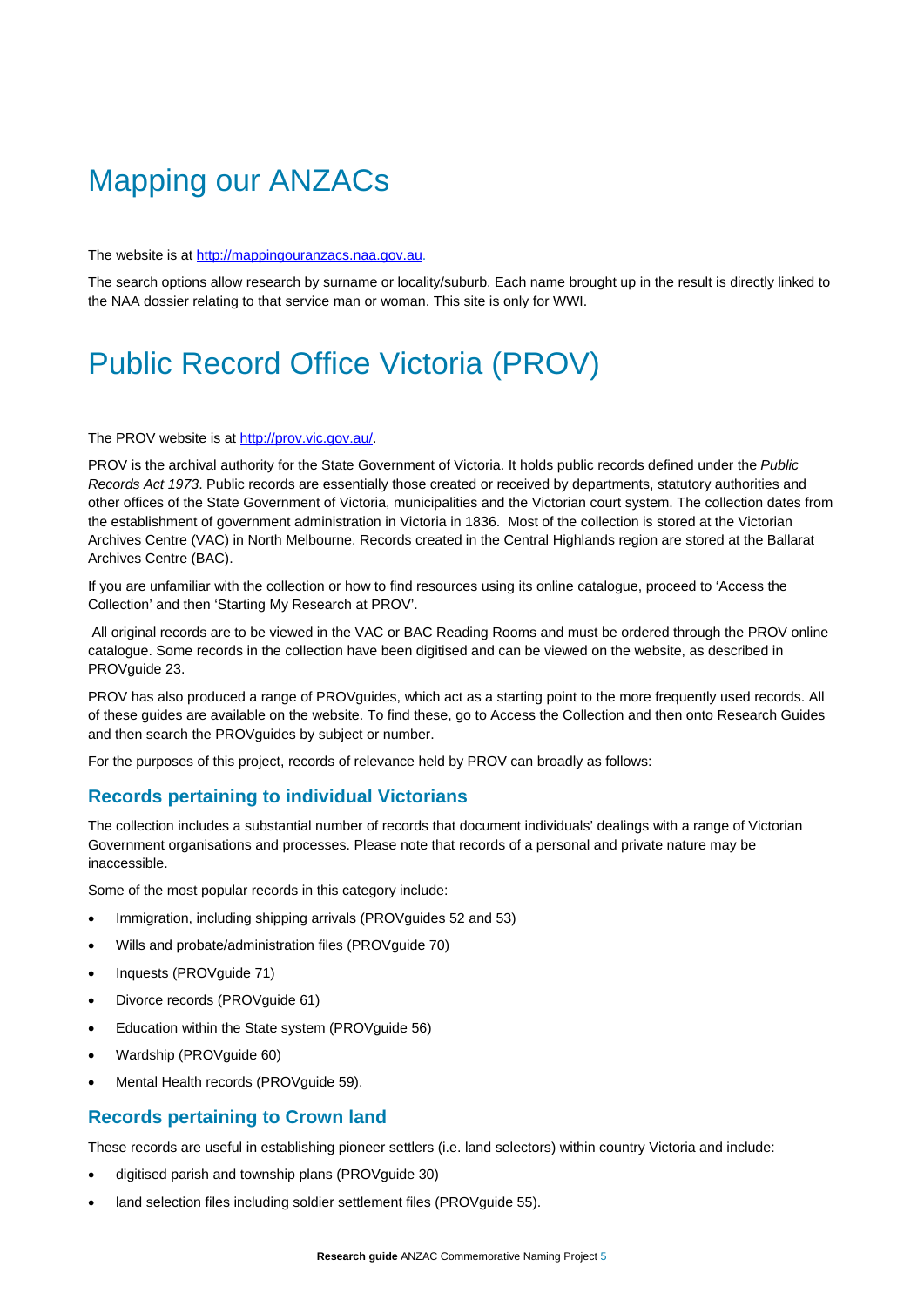# **Municipal records**

PROV holds a number of records created by many of the municipal councils that have existed in Victoria. To identify the council records held in the collection, firstly identify the relevant council or councils. This can be done by following the links and advice in PROVguide 6 in the section titled Local Government. Specific municipal record series to search include the following.

- Rate records: these records are referred to by various names such as rate or valuation books, records, or cards.
- Council or committee minutes: these records can be used to obtain information about a council's wartime activity during and after the conflict, including patriotic and recruiting work and commemorative activities. Look in particular for committees created during periods of war and in Special Committee Minutes.
- Correspondence files: if PROV holds a series of correspondence files for a particular council that spans either or both world wars, it is possible to find significant records not available elsewhere. For example, the correspondence files for the City of Ballarat (VPRS 2500) contains files pertaining to the establishment of the Avenue of Honour and a WW1 casualty list.
- Melbourne City Council records (PROVguide 64).

# **Records pertaining to infrastructure**

- Council building permits and plans: PROV holds few of these records but you can obtain advice in PROVguide 6.
- Railways: PROVguides 62 and 69
- Property: PROVguide 6

# **Records not held by PROV**

These are records relevant to this project not held in the collection:

- Defence records: because defence is a function of the Commonwealth of Australia, PROV does not hold records created by any branch of the armed services.
- Birth, death and marriage certificates: PROV reading rooms hold indexes for Victorian births, deaths and marriages; however, access to actual certificates is available for a fee through the Registry of Births, Deaths and Marriages.
- Private records: This includes records created by private businesses, non-government organisations or private individuals in the course of their businesses or lives.

# Department of Planning and Community Development

The Victorian War Heritage Inventory is online at www.dpcd.vic.gov.au/veterans/veterans-heritage/victorian-warheritage-inventory2.

The Victorian War Heritage Inventory is a database that contains information and images of places relating to Victoria's war history including war memorials, avenues of honour, memorial buildings, former defence sites and places of commemoration. It also lists over 3,000 honour rolls and you can search through 97,000 names inscribed on them.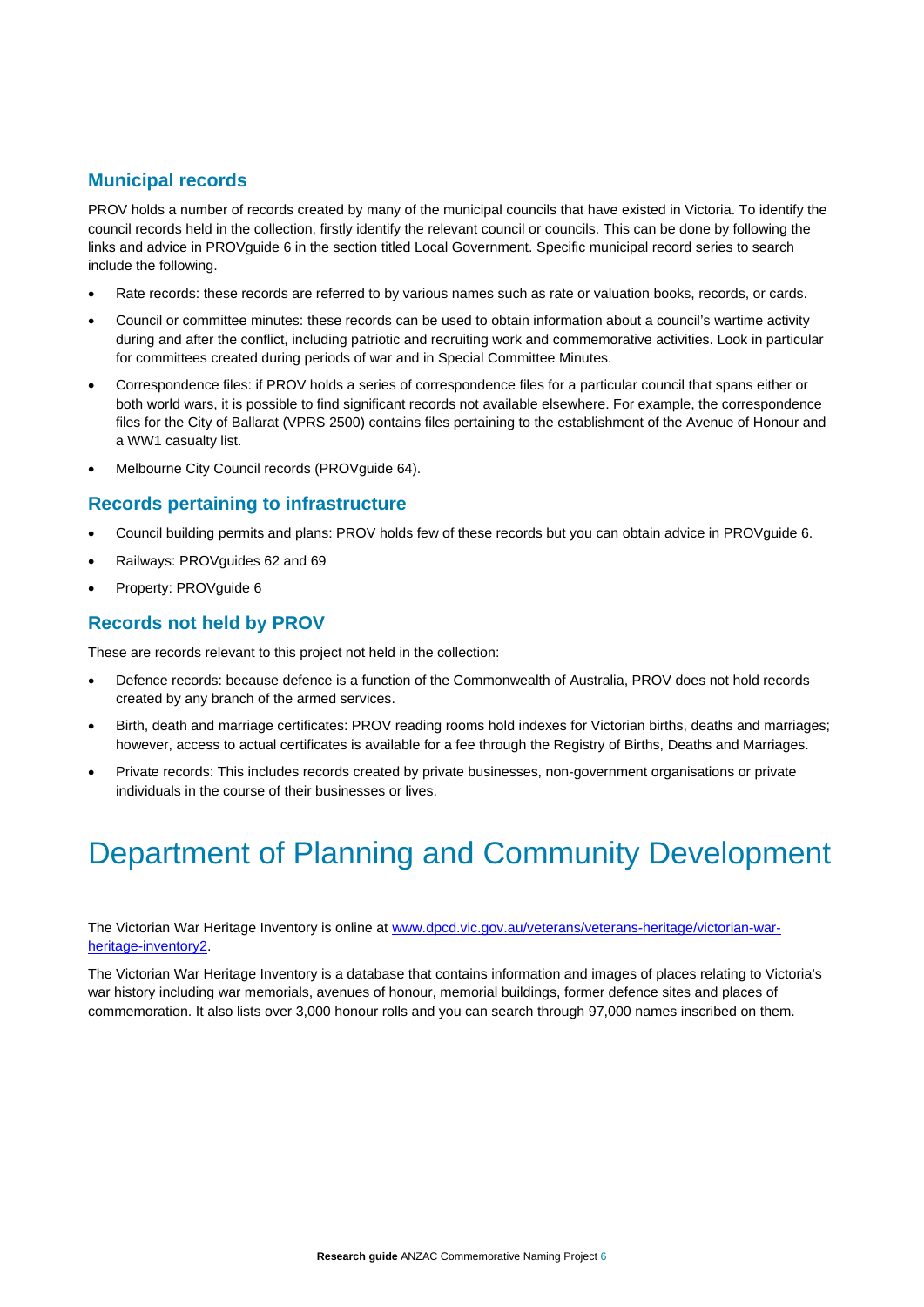# State Library of Victoria

# **Overview of Australian war history and biographical material**

The State Library of Victoria is the state's largest public reference library, which is online at www.slv.vic.gov.au.

An overview of the library's main collection can be found on the 'Our Collections' pages of the library's website at www.slv.vic.gov.au/our-collections.

The collection includes books, newspapers, magazines, pictures, manuscripts, ephemera, artworks, maps, audio and video files, music scores and more.

The collection includes many digitised copies of works accessible by keyword searching through the library's online catalogue..

Part of the library's role is to collect and permanently retain all books, newspapers and magazines published in the Victoria. This means the library has many items useful for biographical and local history research projects such as old newspapers, maps, telephone and postal directories, and copies of electoral rolls. The library also has a vast collection of published local history books and histories of private and public organisations.

The library has particularly strong collections of the history of Victoria, Australian history, Australia's involvement in war and biographies. There are pages on the library's website that summarise these collections. Some of these are listed below, with URL links to the various pages.

In addition to the 'Collections' pages, the library has compiled a range of Research Guides http://guides.slv.vic.gov.au/ that give researchers help on more than 30 topics.

**Research Guides http://guides.slv.vic.gov.au/**

Researching soldiers of the First World War http://guides.slv.vic.gov.au/wwone\_soldiers

How to find newspapers http://guides.slv.vic.gov.au/newspapers

How to find items in newspapers http://guides.slv.vic.gov.au/articles

Maps for local history http://guides.slv.vic.gov.au/mapsforlocalhistory

Tracing a person in Australia http://guides.slv.vic.gov.au/tracingpeople

# **Australian history material**

The Australian History and Literature collection covers Aboriginal culture and history, Australian history, literature, biography, journeys and exploration.

Australia and its history:http://www.slv.vic.gov.au/our-collections/collection-strengths/australian-history

#### **Australians at war**

Histories, including personal experiences of war, and battalion and regiment histories: www.slv.vic.gov.au/our-collections/collection-strengths/war

#### *First World War*

www.slv.vic.gov.au/our-collections/collection-strengths/war/world-war-i

*Second World War* 

www.slv.vic.gov.au/our-collections/collection-strengths/war/world-war-ii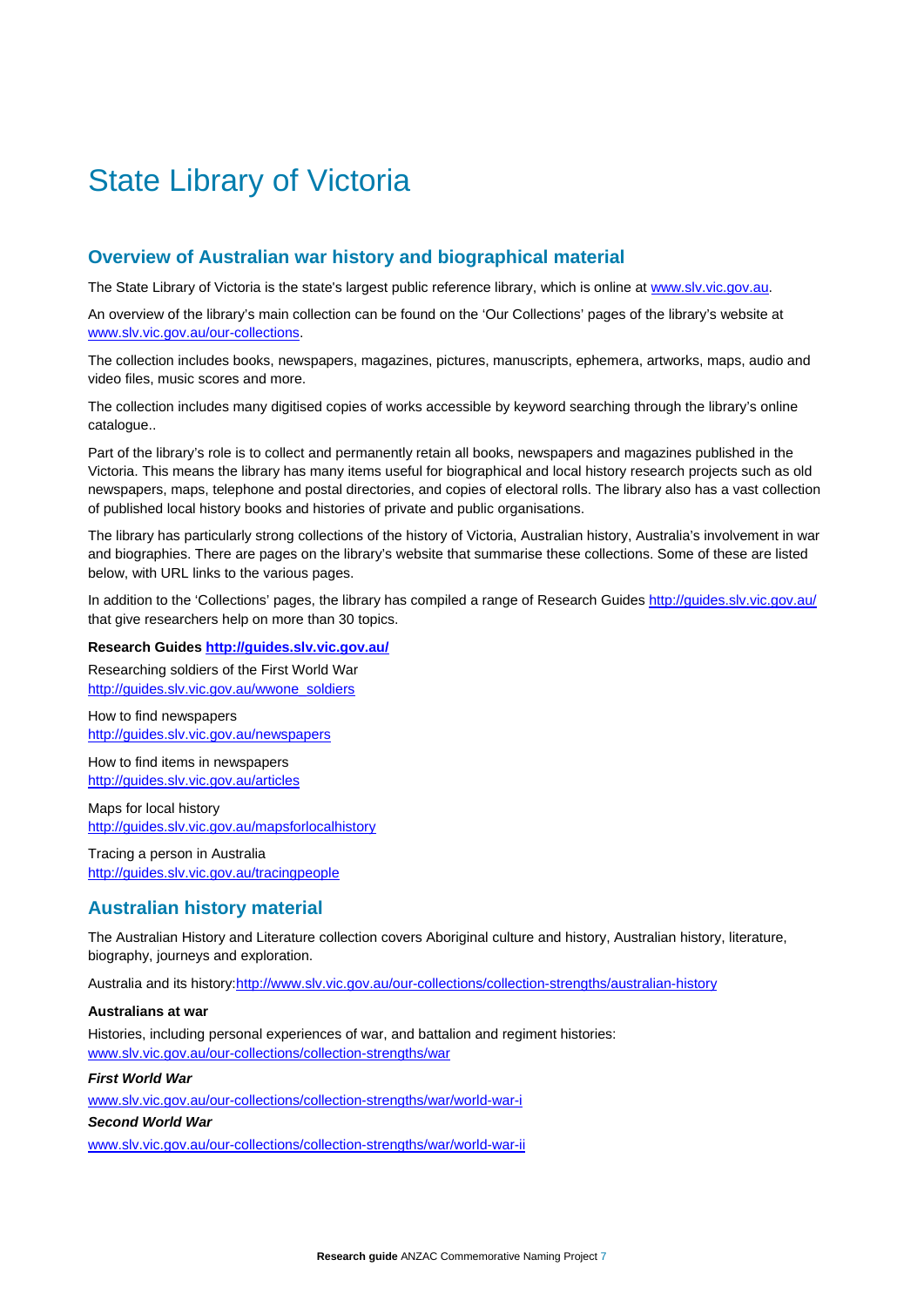# **Guide to world war diaries and personal papers**

Having a lively time: Australians at Gallipoli in 1915: a printed catalogue of material held in the Australian Manuscripts Collection, La Trobe Library, State Library of Victoria by Shona Dewar.

# **Local history and biography**

The library collects ephemera relating to Victorian areas and well-known Victorian people and, to a lesser extent, interstate localities. In general, coverage of interstate material is the domain of other state libraries. All Victorian biographies and family histories, works about Australians and selected published Australian family histories are collected to form a strong research collection, with particular emphasis on political, literary and sporting figures.

#### **The biography index of the La Trobe Library**

http://search.slv.vic.gov.au/primo\_library/libweb/action/search.do?vid=MAIN

This index is an important list of biographical items on thousands of Victorians. Filed in A-Z format by name, it is held on microfiche.

### **Newspapers**

#### www.slv.vic.gov.au/our-collections/what-we-collect/newspapers

The library's newspaper collection comprises Victorian, Australian and overseas newspapers. Every newspaper published in Victoria is collected. That is nearly 300 Victorian newspapers collected every week. Most major daily newspapers published in the capital cities of Australia are also collected. Many newspapers are available in microfilm format – see our list of newspapers on microfilm at http://www2.slv.vic.gov.au/about/using/guides/resources/newspapers/ for details.

### **Historic Australian newspapers, 1803–1954**

#### http://trove.nla.gov.au/newspaper (Trove)

The National Library of Australia (in partnership with state libraries) holds an archive of 130 historic newspapers online, including Victorian newspapers. Priority is being given to the digitisation of newspapers from 1914–1918.

### **Pictures Collection**

#### www.slv.vic.gov.au/our-collections/what-we-collect/pictures

The library's pictures collection visually documents Victoria's history through artworks, objects and photographs. The collection includes images of Victorian people, the built environment, public and private gardens and historical events.

### **Australian Manuscripts Collection**

#### www.slv.vic.gov.au/our-collections/what-we-collect/manuscripts-letters-diaries

Manuscripts are the unpublished records of individuals, groups, business concerns and other political or social organisations. Collections come in a variety of forms and include handwritten material such as letters, diaries, journals and notebooks, typescripts, electronic and digital records, plus other classes of unpublished records or productions.

### **Maps**

#### www.slv.vic.gov.au/our-collections/what-we-collect/maps

Australian maps, especially those covering Victoria, are the main focus of this collection; however, the library also has many maps from overseas.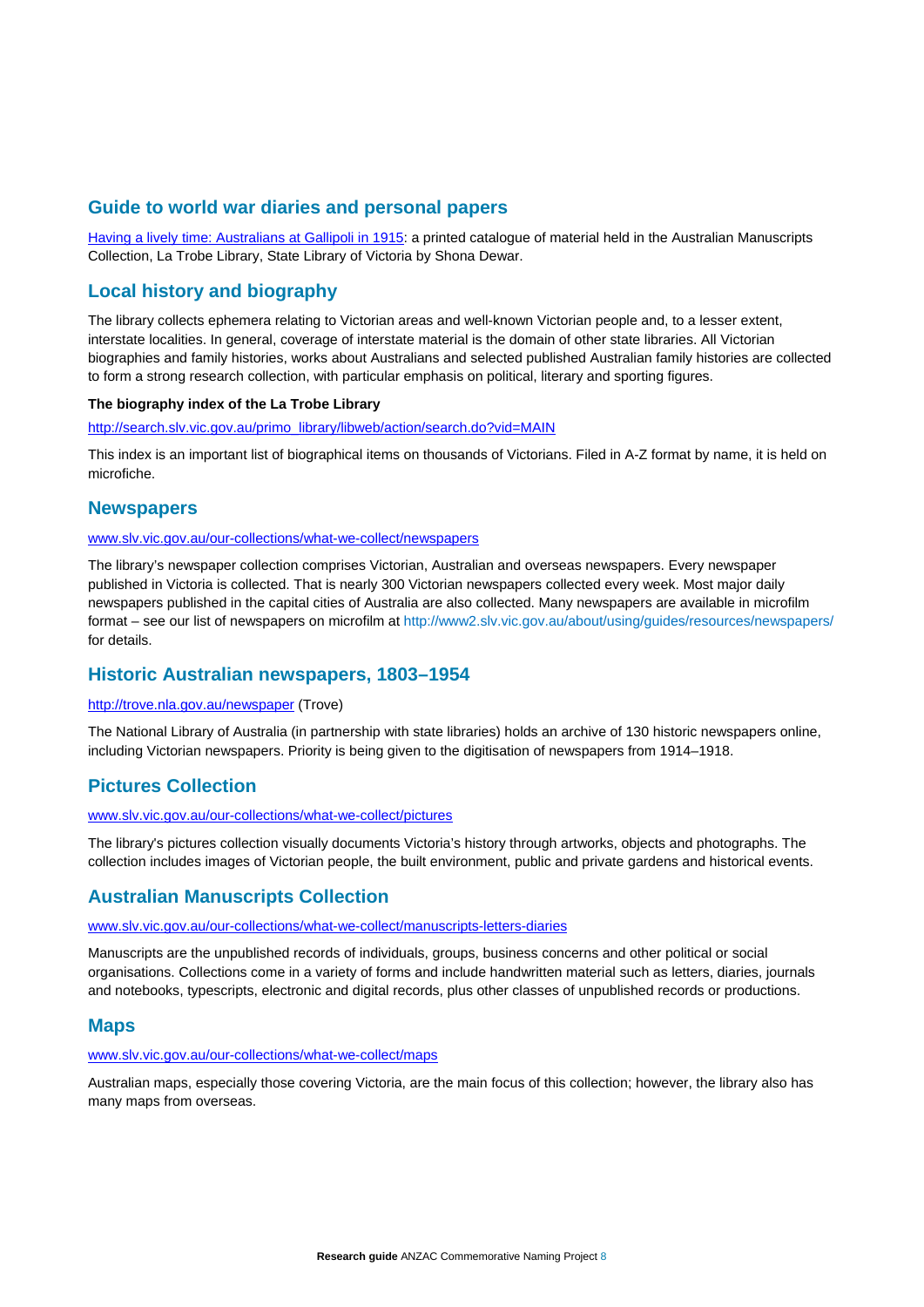# **Government publications**

#### www.slv.vic.gov.au/our-collections/collection-strengths/government-law/australian-government-publications

The law and government collection includes law reports, legislation, historical Australian and international government publications. The library has the largest publicly accessible collection of Victorian and Australian government and law publications in Victoria. It contains both contemporary and historical material.

*The Victoria Government Gazette*, 1836–1997 is online at http://gazette.slv.vic.gov.au/.

The library also has an extensive collection of historic British parliamentary papers, Hansard, law reports and the London gazette.

### **Other services and information**

#### www.slv.vic.gov.au/services/ask-librarian

The library has a service known as 'Ask a librarian!'. Librarians can help answer your questions in person, by email, by live chat or over the phone. Staff in the Information Centre and reading rooms can help you with inquiries on site.

#### **Find and request items**

www.slv.vic.gov.au/services/find-request-items

### **Search Eresources from home**

A large number of online resources are available for the library's registered users. Anyone living in Victoria can register as a user of the library. Registration is free, and once registered you will have free access to additional Eresources through the library's website. See the Access Eresources page and the Join the Library page for further information.

#### *Access Eresources from home*

www.slv.vic.gov.au/explore/research-tools/access-eresources-home

#### *Join the library*

www.slv.vic.gov.au/services/join-library

#### *Order copies of library Items*

www.slv.vic.gov.au/services/order-copies

An online ordering service allows you to order copies of library collection items from any location, at any time. To use the service all you need is a registered copying service account (already created for registered library users, and easy to set up for non-registered library users).

# The Shrine of Remembrance Melbourne

The Shrine of Remembrance offers a range of educational activities. which may be accessed from this site: www.shrine.org.au/Education

#### **Researching Australians in the Great War**

The site provides useful video tutorials to assist teachers, students and the wider community who wish to conduct research into the lives, deaths and commemoration of Australian service personnel of the Great War (1914–1918) also known as the First World War.

There are 10 parts to the video tutorials and can be accessed online here: www.shrine.org.au/Education/Research.

#### **Part 1: Overview of online resources**

An introduction to researching some key websites to help you research service personnel of the First World War(1914– 1918).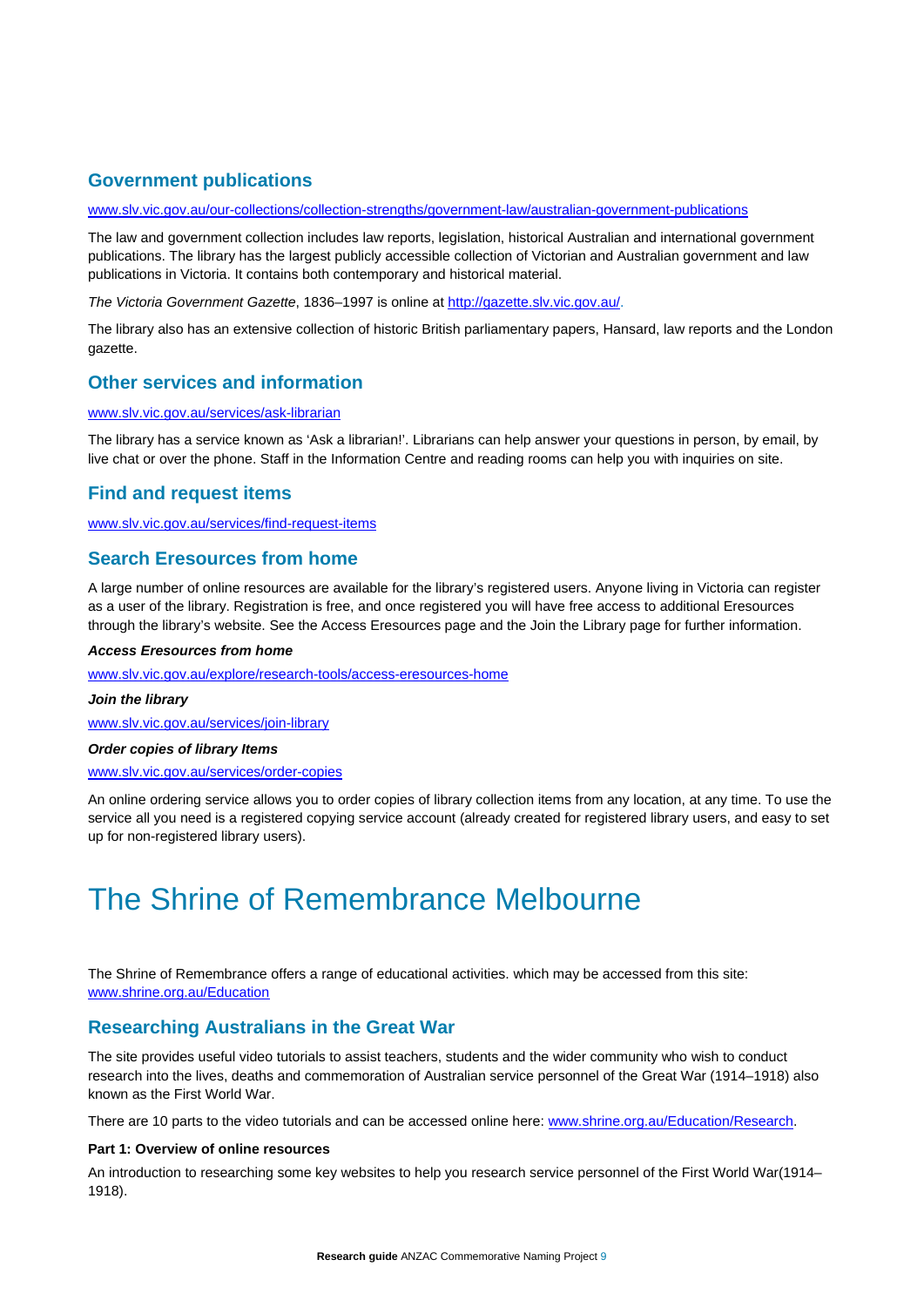#### **Part 2: Australian War Memorial – Nominal Roles**

Using the Nominal Rolls held by the Australian War Memorial to help you research.

#### **Part 3: Australian War Memorial – Roll of Honour**

Using the Roll of Honour and Circulars held by the Australian War Memorial to help you research.

#### **Part 4: Australian War Memorial – Red Cross Wounded and Missing Enquiry Files**

Exploring the 1916–1919 Australian Red Cross Wounded and Missing Bureau Files to research the fate of soldiers reported missing.

#### **Part 5: Australian War Memorial – Honours & Awards**

This video will help you learn about honours, medals and awards received by Australian Service Personnel.

#### **Part 6: Australian War Memorial – Exploring the Collection**

The video provides tips and information on how to find photographs and artefacts in the extensive collection of the Australian War Memorial.

#### **Part 7: National Archives of Australia**

The video will assist in navigating and searching the files of the National Archives of Australia with regard to service personnel of the First World War.

#### **Part 8: Mapping Our ANZACS**

The video assists in learning how to locate Australian Service personnel by geographic location such as town of birth or enlistment.

#### **Part 9: Commonwealth War Graves Commission (CWGC)**

This video will help the researcher to find places of burial and other commemorative information through the website of the CWGC.

#### **Part 10: National Library of Australia – Trove**

An introduction to the functions of the Trove website including how to search for contemporary newspaper articles relating to service personnel of the First World War.